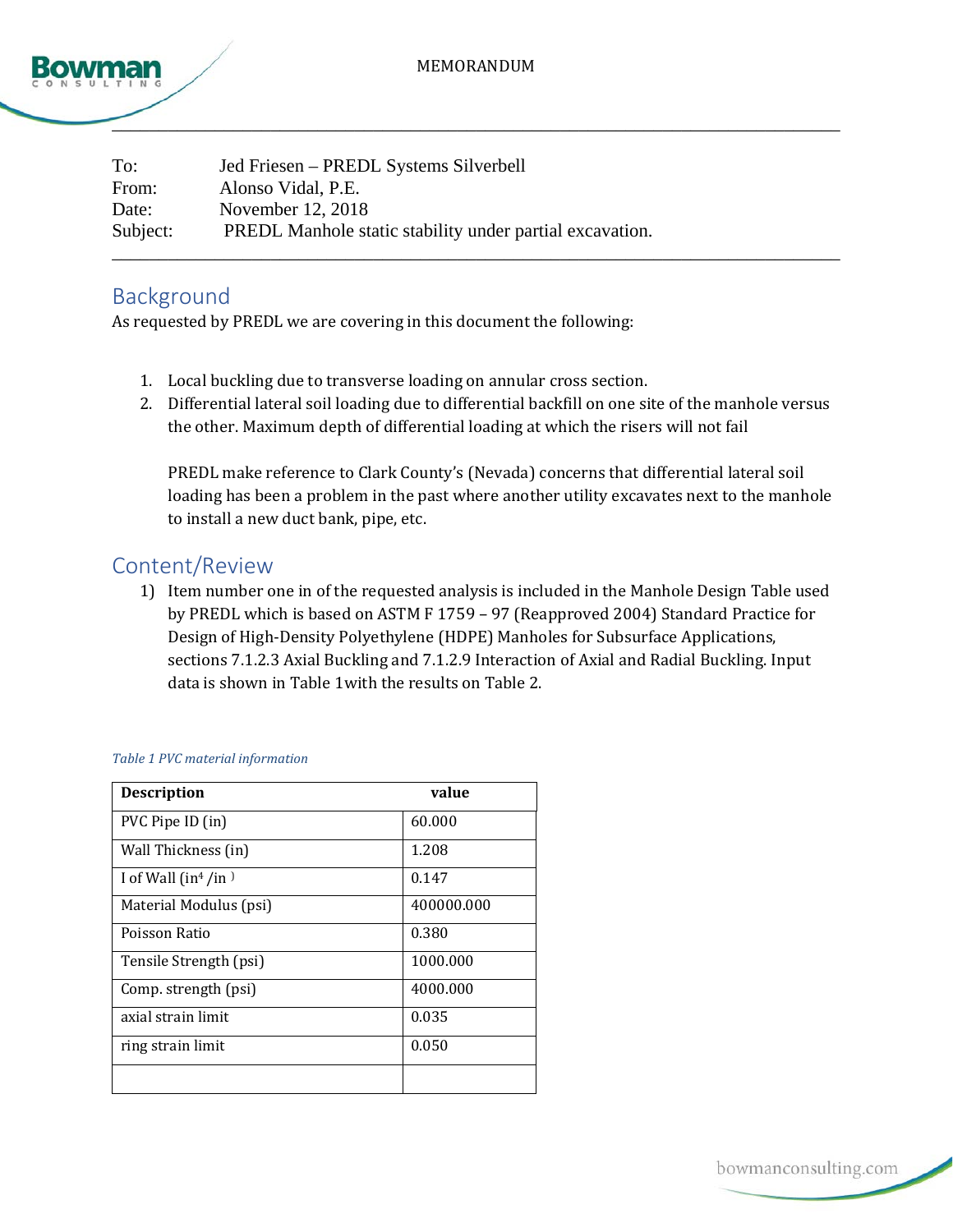| <b>Other</b>                                   |          |
|------------------------------------------------|----------|
| Critical R.T, Dry (lbs/in)                     | 2721.393 |
| <b>Critical Axial Strain at axial buckling</b> | 0.025    |
|                                                |          |
| H <sub>20</sub> wheel load (lbs)               | 16000    |

## <span id="page-1-0"></span>*Table 2 Buckling calculations (ASTM F 1759 – 97)*

|                         |                      | <b>Ring Buckling</b>                  |                             |                                | <b>Axial Buckling</b>         |                                                   |                         |
|-------------------------|----------------------|---------------------------------------|-----------------------------|--------------------------------|-------------------------------|---------------------------------------------------|-------------------------|
| <b>Manhole</b><br>Depth | <b>PVC</b><br>Length | <b>Critical. Ring</b><br><b>Trust</b> | <b>Ring Trust</b><br>stress | <b>Safety</b><br><b>Factor</b> | <b>Axial</b><br><b>Strain</b> | <b>Critical Axial Strain at</b><br>axial buckling | <b>Safety</b><br>Factor |
| ft                      | ft                   | lbf/in                                | lbf/in                      |                                | in/in                         | in/in                                             |                         |
| 4.00                    | 1.00                 | 1080.10                               | 48.71                       | 22                             | 0.00018                       | 0.025                                             | 139                     |
| 5.00                    | 2.00                 | 1107.36                               | 68.20                       | 16                             | 0.00019                       | 0.025                                             | 133                     |
| 6.00                    | 3.00                 | 1134.87                               | 87.68                       | 13                             | 0.00020                       | 0.025                                             | 124                     |
| 7.00                    | 4.00                 | 1162.60                               | 107.17                      | 11                             | 0.00021                       | 0.025                                             | 115                     |
| 8.00                    | 5.00                 | 1190.53                               | 126.65                      | $\mathbf{q}$                   | 0.00023                       | 0.025                                             | 105                     |
| 9.00                    | 6.00                 | 1218.61                               | 146.14                      | 8                              | 0.00026                       | 0.025                                             | 95                      |
| 10.00                   | 7.00                 | 1246.81                               | 165.62                      | 8                              | 0.00029                       | 0.025                                             | 86                      |
| 11.00                   | 8.00                 | 1275.10                               | 185.11                      | $\overline{7}$                 | 0.00032                       | 0.025                                             | 78                      |
| 12.00                   | 9.00                 | 1303.43                               | 204.59                      | 6                              | 0.00035                       | 0.025                                             | 70                      |
| 13.00                   | 10.00                | 1331.76                               | 224.08                      | 6                              | 0.00039                       | 0.025                                             | 63                      |
| 14.00                   | 11.00                | 1360.07                               | 243.56                      | 6                              | 0.00044                       | 0.025                                             | 57                      |
| 15.00                   | 12.00                | 1388.30                               | 263.05                      | 5                              | 0.00048                       | 0.025                                             | 51                      |
| 16.00                   | 13.00                | 1416.41                               | 282.53                      | 5                              | 0.00053                       | 0.025                                             | 46                      |
| 17.00                   | 14.00                | 1444.37                               | 302.02                      | 5                              | 0.00059                       | 0.025                                             | 42                      |
| 18.00                   | 15.00                | 1472.13                               | 321.50                      | 5                              | 0.00065                       | 0.025                                             | 38                      |
| 19.00                   | 16.00                | 1499.64                               | 340.99                      | $\overline{4}$                 | 0.00071                       | 0.025                                             | 35                      |
| 20.00                   | 17.00                | 1526.88                               | 360.47                      | $\overline{4}$                 | 0.00077                       | 0.025                                             | 32                      |

bowmanconsulting.com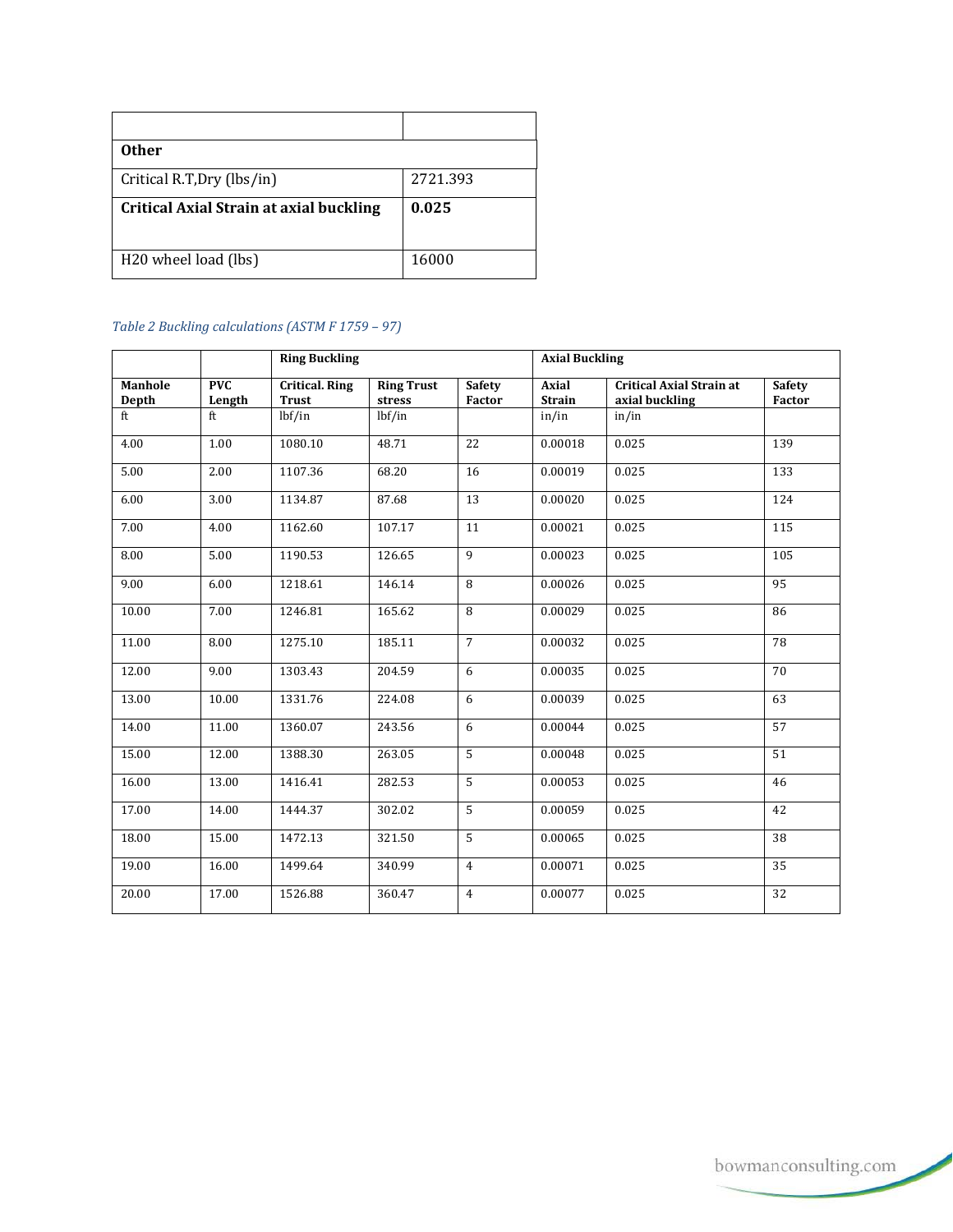- 2) The partial excavation of a manhole structure can produce failures in different modes, potentially some are:
	- a. Buckling by crushing from the lid weight and other loads.
	- b. Buckling by the same lid on a slender long raiser.
	- c. Excessive bending or rupture by differential later soil loading
	- d. Overturning by differential lateral soil loading (point in question).

Case "a" is covered by the original MH design where is shown that the raiser is capable of carrying the lid without any confining earth pressure

Case "b" is an unlikely failure mode given that the structure needs to be an unsupported 50 feet tall 60" raiser manhole to become a slender feature.

Case "C" is considered a potential scenario but given the elastoplastic properties of PVC a failure which should precede Case "D"

Case "D" is considered a potential scenario where the manhole raiser will overturn because of the differential loading of soil. The raiser should behave as a short column with a slenderness factor of 4, note that 10 or greater is consider slender. Moreover, this seem to be the case in question by PREDL and Clark County. The analysis follows

Consideration and Assumptions

- Manhole PVC pipe ID 60 inch.
- Manhole height: 20 ft
- Manhole Rise: Rigid shaft subject to earth pressure.
- Active State occurs on backfill side. Manhole riser wall move away from the soil.
- Passive State occurs on excavation side. Manhole riser wall move toward the soil.
- Ka: Coefficient of active earth pressure.
- Kp: Coefficient of passive earth pressure.
- Factor of Safety: 1.2.
- Overturning assumed to occur at excavation depth when Active Moment > Passive Moment. Moment at point a.

bowmanconsulting.com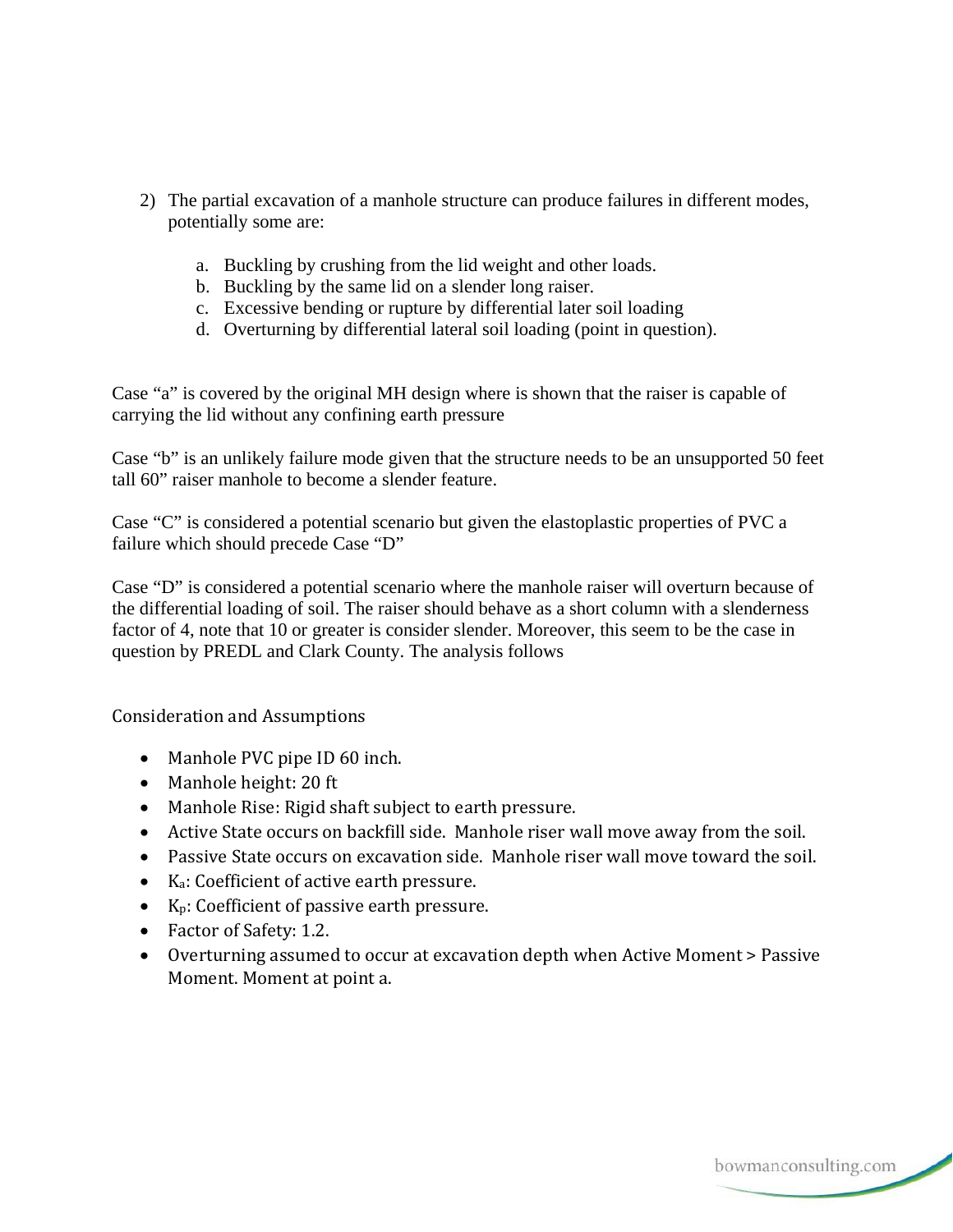| <b>Soil Parameters</b> |            |  |  |  |
|------------------------|------------|--|--|--|
| y Soil unit weight     | 120 lb./sf |  |  |  |
| Νа                     | 0.333      |  |  |  |
| N۵                     | 3.0        |  |  |  |
| Soil. friction angle   | ദ്ധം       |  |  |  |

 $\rm P_a = 0.5$   $\rm ^*y*K_a* h* h\beta$ 

 $P_p = 0.5 \times y^*K_p^*d^*d$ 

 $\Sigma\mathrm{M}_\mathrm{a}\!=\!\mathrm{P}_\mathrm{a}{}^*\mathrm{h}/3$ -Pp<br/>\*d/3 = 0

| $P_{\rm a}$                | 7,920 Lb     |
|----------------------------|--------------|
| $P_p$                      | $180*(d)^2$  |
| Ma                         | 52,800 lb-ft |
| Mp                         | $60*(d)3$    |
|                            | 9.58 ft      |
| <b>Excavation depth at</b> |              |
| equilibrium                | 10.42 ft     |
| <b>Factor of Safety</b>    | 1.2          |
| Allowable Excavation depth | 8.7 ft       |



 $\,$  bowman<br>consulting.com